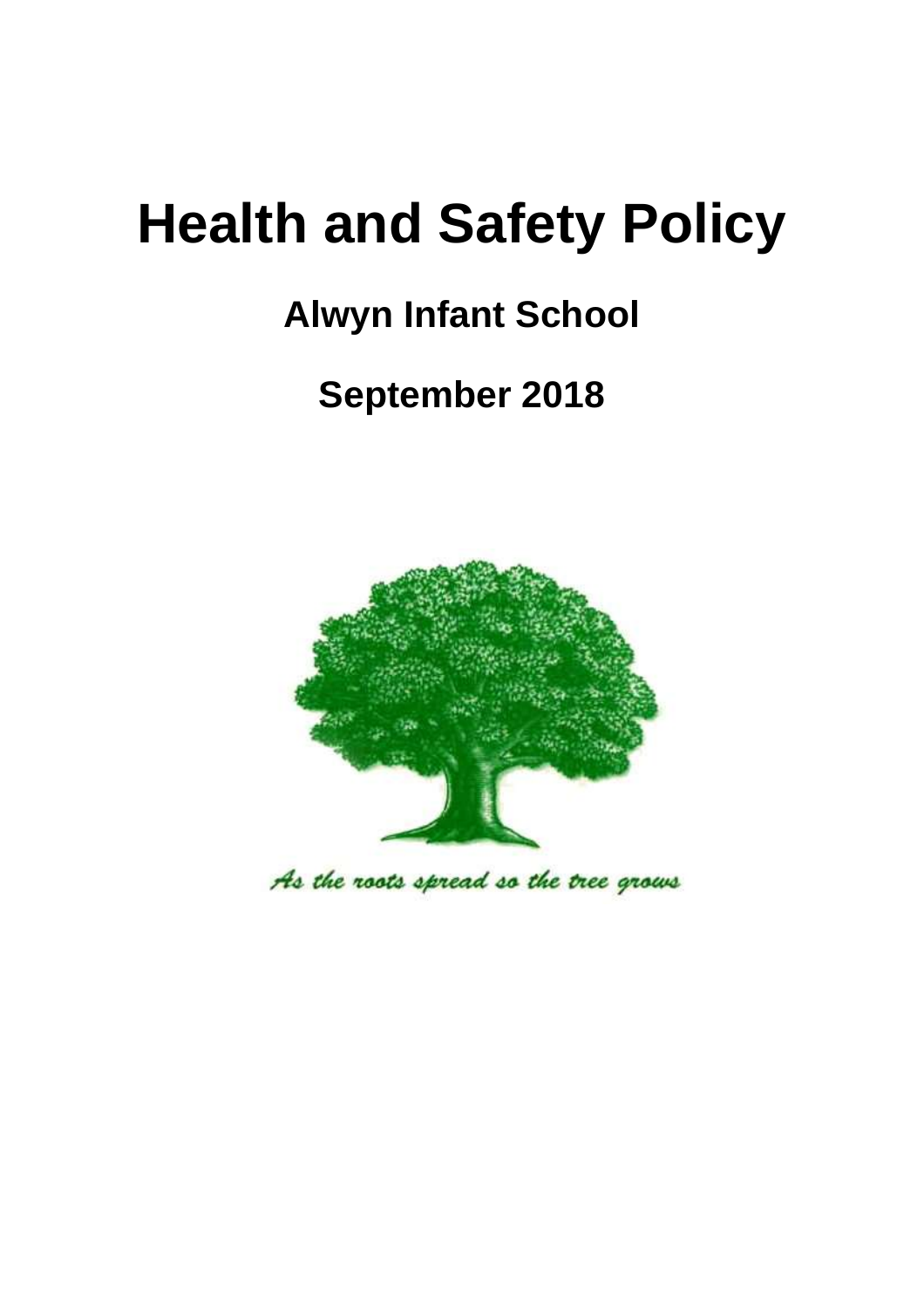## **Contents**

## 1. Aims

Our school aims to:

- Provide and maintain a safe and healthy environment
- Establish and maintain safe working procedures amongst staff, pupils and all visitors to the school site
- Have robust procedures in place in case of emergencies
- Ensure that the premises and equipment are maintained safely, and are regularly inspected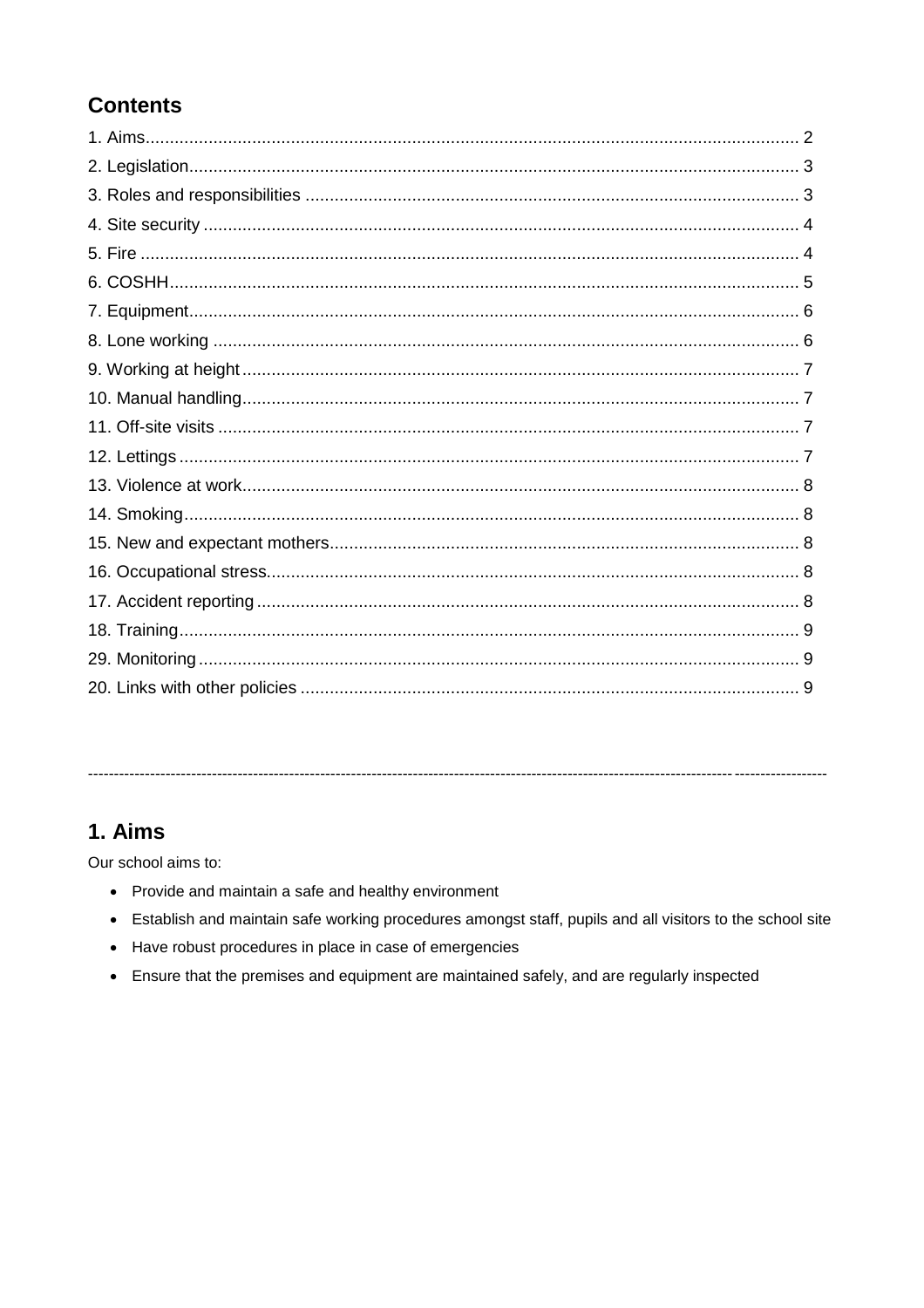## **2. Legislation**

This policy is based on advice from the Department for Education on [health and safety in schools](https://www.gov.uk/government/publications/health-and-safety-advice-for-schools) and the following legislation:

- [The Health and Safety at Work etc. Act 1974,](http://www.legislation.gov.uk/ukpga/1974/37) which sets out the general duties employers have towards employees and duties relating to lettings
- [The Management of Health and Safety at Work Regulations 1992,](http://www.legislation.gov.uk/uksi/1992/2051/regulation/3/made) which require employers to make an assessment of the risks to the health and safety of their employees
- [The Management of Health and Safety at Work Regulations 1999,](http://www.legislation.gov.uk/uksi/1999/3242/contents/made) which require employers to carry out risk assessments, make arrangements to implement necessary measures, and arrange for appropriate information and training
- [The Control of Substances Hazardous to Health Regulations 2002,](http://www.legislation.gov.uk/uksi/2002/2677/contents/made) which require employers to control substances that are hazardous to health
- [The Reporting of Injuries, Diseases and Dangerous Occurrences Regulations](http://www.legislation.gov.uk/uksi/2013/1471/schedule/1/paragraph/1/made) (RIDDOR) 2013, which state that some accidents must be reported to the Health and Safety Executive and set out the timeframe for this and how long records of such accidents must be kept
- [The Health and Safety \(Display Screen Equipment\) Regulations 1992,](http://www.legislation.gov.uk/uksi/1992/2792/contents/made) which require employers to carry out digital screen equipment assessments and states users' entitlement to an eyesight test
- [The Gas Safety \(Installation and Use\) Regulations](http://www.legislation.gov.uk/uksi/1998/2451/regulation/4/made) 1998, which require work on gas fittings to be carried out by someone on the Gas Safe Register
- [The Regulatory Reform \(Fire Safety\) Order 2005,](http://www.legislation.gov.uk/uksi/2005/1541/part/2/made) which requires employers to take general fire precautions to ensure the safety of their staff
- [The Work at Height Regulations 2005,](http://www.legislation.gov.uk/uksi/2005/735/contents/made) which requires employers to protect their staff from falls from height

The school follows [national guidance published by Public Health England](https://www.gov.uk/government/uploads/system/uploads/attachment_data/file/522337/Guidance_on_infection_control_in_schools.pdf) when responding to infection control issues.

## **3. Roles and responsibilities**

#### **3.1 The local authority and governing body**

RBWM has ultimate responsibility for health and safety matters in the school, but delegates responsibility for the strategic management of such matters to the school's governing body.

The governing body delegates operational matters and day-to-day tasks to the headteacher and staff members.

The governor who oversees health and safety is Carol Corbitt.

#### **3.2 Headteacher**

The headteacher is responsible for health and safety day-to-day. This involves:

- Implementing the health and safety policy
- Ensuring there is enough staff to safely supervise pupils
- Ensuring that the school building and premises are safe and regularly inspected
- Providing adequate training for school staff
- Reporting to the governing body on health and safety matters
- Ensuring appropriate evacuation procedures are in place and regular fire drills are held
- Ensuring that in their absence, health and safety responsibilities are delegated to another member of staff
- Ensuring all risk assessments are completed and reviewed
- Monitoring cleaning contracts, and ensuring cleaners are appropriately trained and have access to personal protective equipment, where necessary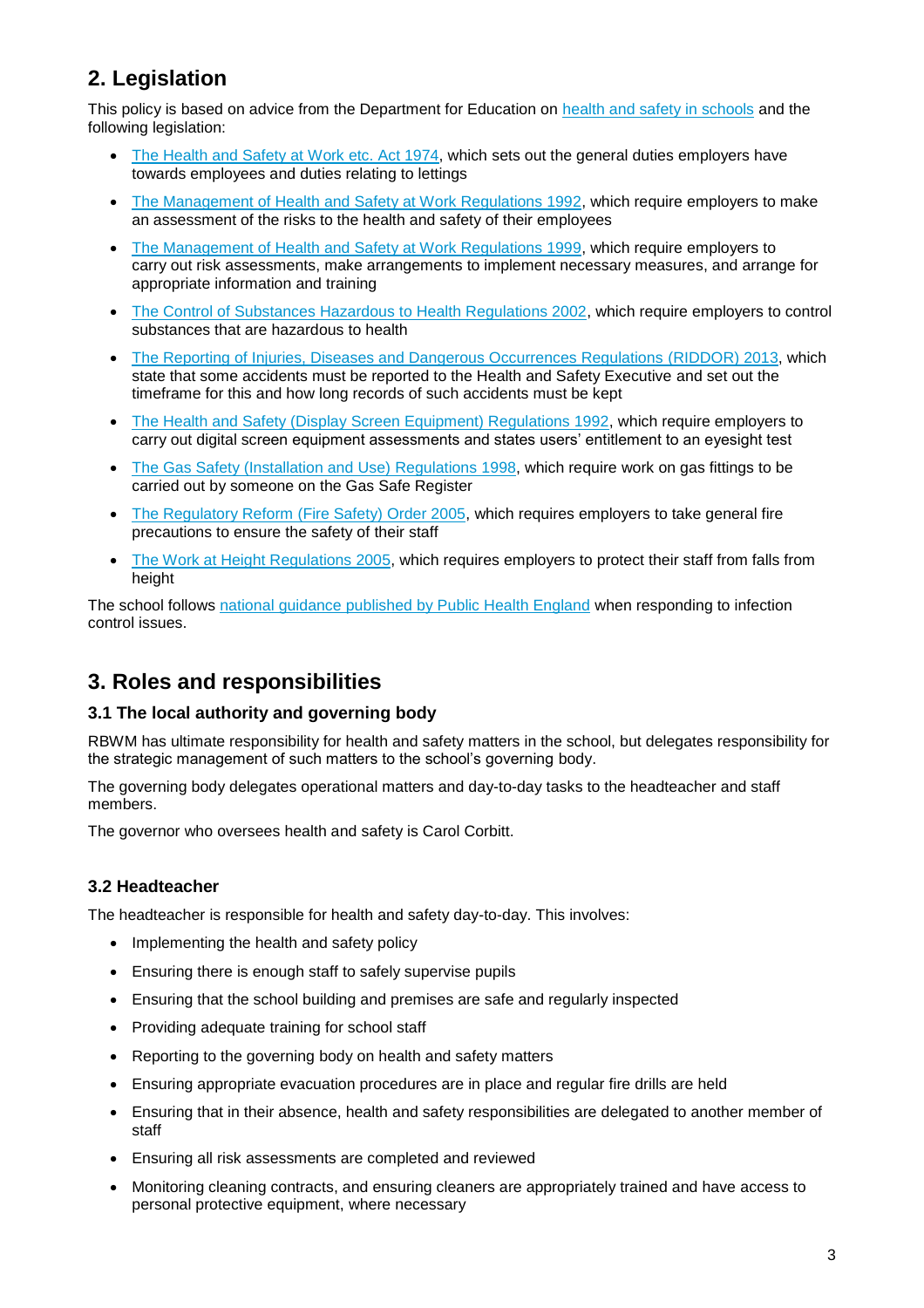In the headteacher's absence, the deputy headteacher assumes the above day-to-day health and safety responsibilities.

#### **3.3 Health and safety lead**

The nominated health and safety lead is the headteacher.

#### **3.4 Staff**

School staff have a duty to take care of pupils in the same way that a prudent parent would do so.

Staff will:

- Take reasonable care of their own health and safety and that of others who may be affected by what they do at work
- Co-operate with the school on health and safety matters
- Work in accordance with training and instructions
- Inform the appropriate person of any work situation representing a serious and immediate danger so that remedial action can be taken
- Model safe and hygienic practice for pupils
- Understand emergency evacuation procedures and feel confident in implementing them

#### **3.5 Pupils and parents**

Pupils and parents are responsible for following the school's health and safety advice, on-site and off-site, and for reporting any health and safety incidents to a member of staff.

#### **3.6 Contractors**

Contractors will agree health and safety practices with the site controller before starting work. Before work begins the contractor will provide evidence that they have completed an adequate risk assessment of all their planned work.

### **4. Site security**

The site controller is responsible for the security of the school site in and out of school hours. They are responsible for visual inspections of the site, and for the intruder and fire alarm systems.

Arena Security (key holder 1), the site controller (key holder 2) and the headteacher (key holder 3) are the key holders who will respond to an emergency.

## **5. Fire**

Emergency exits, assembly points and assembly point instructions are clearly identified by safety signs and notices. Fire risk assessment of the premises will be reviewed regularly.

Emergency evacuations are practised at least once a term.

The fire alarm is a loud continuous bell.

Fire alarm testing takes place once a week.

New staff will be trained in fire safety and all staff and pupils will be made aware of any new fire risks.

In the event of a fire:

- The alarm will be raised immediately by whoever discovers the fire and emergency services contacted. Evacuation procedures will also begin immediately
- Fire extinguishers may be used by staff only, and only then if staff are trained in how to operate them and are confident they can use them without putting themselves or others at risk
- Staff and pupils will congregate at the assembly points. These are in Courthouse playground.
- Class teachers will take a register of pupils, which will then be checked against the attendance register of that day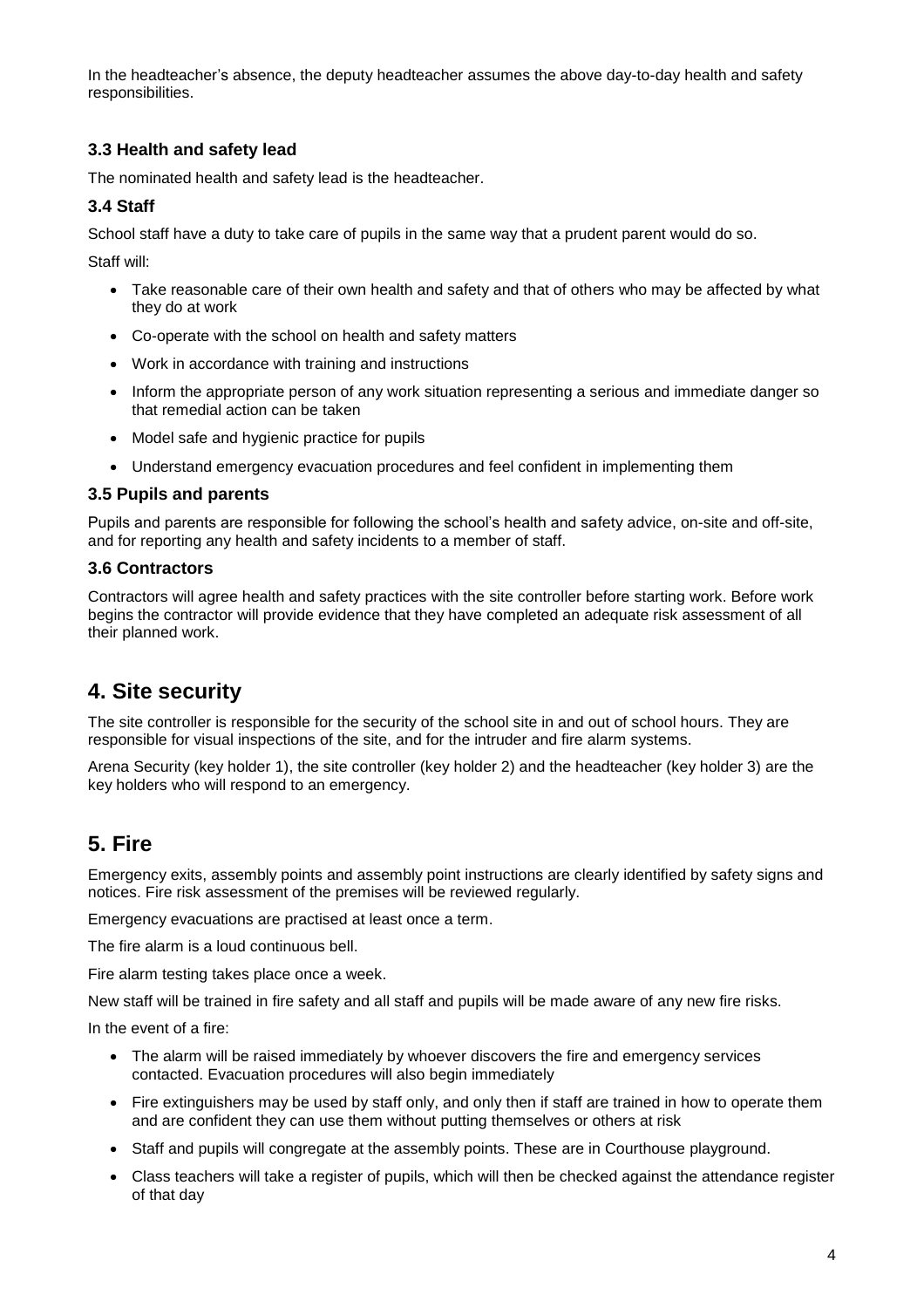- The school office manager or business manager will take a register of all staff
- Staff and pupils will remain outside the building until the emergency services say it is safe to re-enter

The school will have special arrangements in place for the evacuation of people with mobility needs and fire risk assessments will also pay particular attention to those with disabilities. These are already outlined in personal emergency evacuation plans (PEEPs).

## **6. COSHH**

Schools are required to control hazardous substances, which can take many forms, including:

- Chemicals
- Products containing chemicals
- Fumes
- Dusts
- Vapours
- Mists
- Gases and asphyxiating gases
- Germs that cause diseases, such as leptospirosis or legionnaires disease

Control of substances hazardous to health (COSHH) risk assessments are completed by the site controller.

Our teachers/TAs do not use hazardous products. Any hazardous products used by the site controller or cleaners are used and stored in accordance with instructions on the product label. All hazardous products are kept in their original containers, with clear labelling and product information. Hazardous products are stored in the site controller's office and the cleaners' cupboard and pupils have no access to them.

Any hazardous products are disposed of in accordance with specific disposal procedures.

Emergency procedures, including procedures for dealing with spillages, are displayed near where hazardous products are stored and in areas where they are routinely used.

#### **6.1 Gas safety**

- Installation, maintenance and repair of gas appliances and fittings will be carried out by a competent Gas Safe registered engineer
- Gas pipework, appliances and flues are regularly maintained
- All rooms with gas appliances are checked to ensure that they have adequate ventilation

#### **6.2 Legionella**

- A monthly temperature check is taken by the site controller each month. The site controller then records it in the school's water log book.
- This water risk assessment is reviewed monthly and when significant changes have occurred to the water system and/or building footprint
- All outlets with little use are flushed through each week.
- All outlets are flushed through after each school break.

#### **6.3 Asbestos**

- Staff are briefed on the hazards of asbestos, the location of any asbestos in the school and the action to take if they suspect they have disturbed it
- Arrangements are in place to ensure that contractors are made aware of any asbestos on the premises and that it is not disturbed by their work
- Contractors will be advised that if they discover material which they suspect could be asbestos, they will stop work immediately until the area is declared safe
- A record is kept of the location of asbestos that has been found on the school site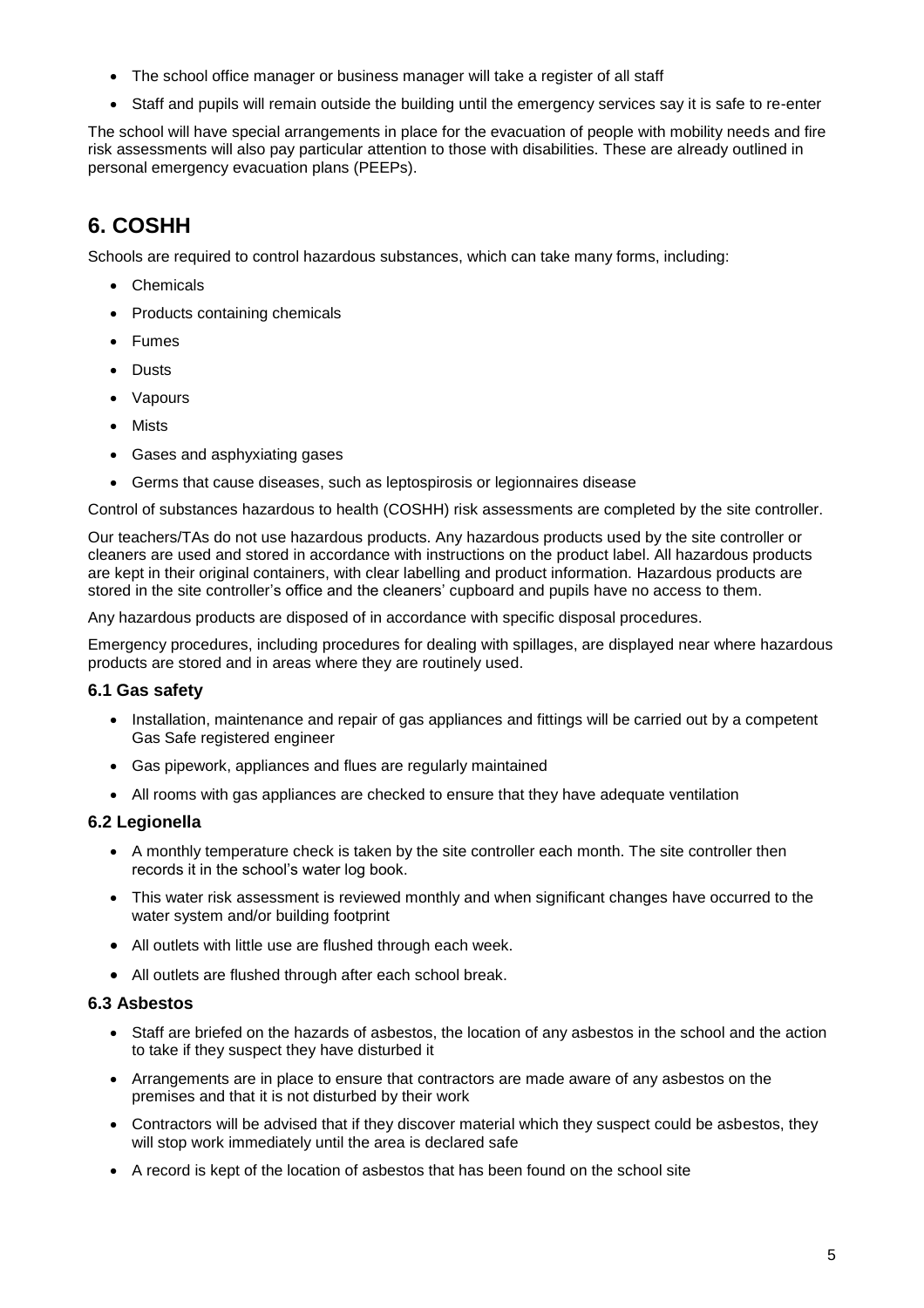## **7. Equipment**

- All equipment and machinery is maintained in accordance with the manufacturer's instructions. In addition, maintenance schedules outline when extra checks should take place
- When new equipment is purchased, it is checked to ensure that it meets appropriate educational standards
- All equipment is stored in the appropriate storage containers and areas. All containers are labelled with the correct hazard sign and contents

#### **7.1 Electrical equipment**

- All staff are responsible for ensuring that they use and handle electrical equipment sensibly and safely
- Any pupil or volunteer who handles electrical appliances does so under the supervision of the member of staff who so directs them
- Any potential hazards will be reported to the site controller immediately
- Permanently installed electrical equipment is connected through a dedicated isolator switch and adequately earthed
- Only trained staff members can check plugs
- Where necessary a portable appliance test (PAT) will be carried out by a competent person
- All isolator switches are clearly marked to identify their machine
- Electrical apparatus and connections will not be touched by wet hands and will only be used in dry conditions
- Maintenance, repair, installation and disconnection work associated with permanently installed or portable electrical equipment is only carried out by a competent person

#### **7.2 PE equipment**

- Pupils are taught how to carry out and set up PE equipment safely and efficiently. Staff check that equipment is set up safely
- Any concerns about the condition of the hall floor or PE apparatus are reported to the site controller and the PE co-ordinator

#### **7.3 Display screen equipment**

- All staff who use computers daily as a significant part of their normal work will have a display screen equipment (DSE) assessment carried out. 'Significant' is taken to be continuous/near continuous spells of an hour or more at a time
- Staff identified as DSE users are entitled to an eyesight test for DSE use upon request, and at regular intervals thereafter, by a qualified optician (and corrective glasses provided if required specifically for DSE use)

#### **7.4 Specialist equipment**

Parents are responsible for the maintenance and safety of their children's wheelchairs. In school, staff promote the responsible use of wheelchairs.

## **8. Lone working**

Lone working may include:

- Late working
- Home or site visits
- Weekend working
- Site manager duties
- Site cleaning duties
- Working in a single occupancy office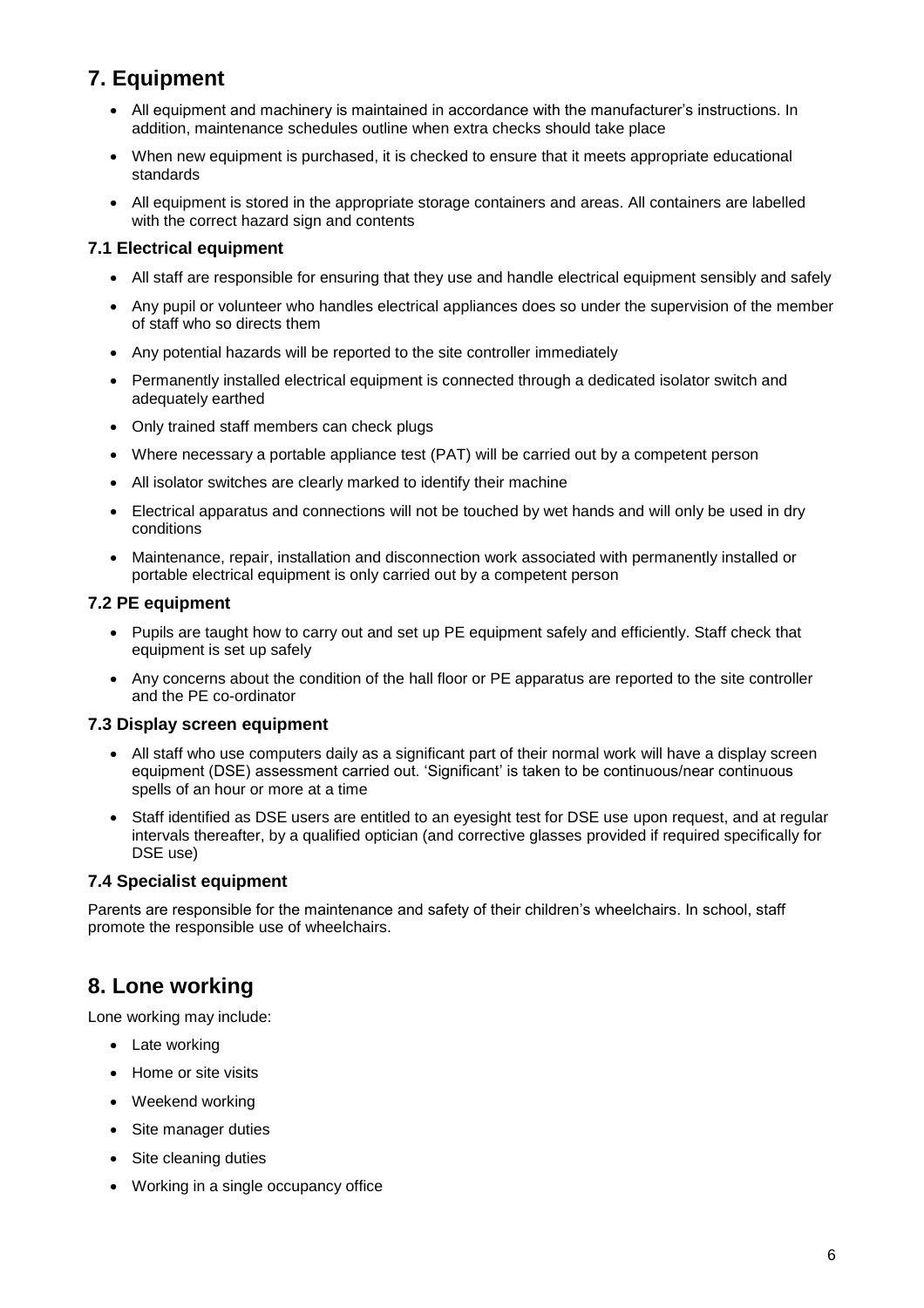Potentially dangerous activities, such as those where there is a risk of falling from height, will not be undertaken when working alone. If there are any doubts about the task to be performed then the task will be postponed until other staff members are available.

If lone working is to be undertaken, a colleague, friend or family member will be informed about where the member of staff is and when they are likely to return.

The lone worker will ensure that they are medically fit to work alone.

## **9. Working at height**

We will ensure that work is properly planned, supervised and carried out by competent people with the skills, knowledge and experience to do the work.

In addition:

- The site controller retains ladders for working at height
- Pupils and staff other than the site controller are prohibited from using ladders
- Staff will use the platform to work at height. They will not stand on tables, chairs or any other furniture to work at height
- Contractors are expected to provide their own ladders for working at height
- Before using a ladder, the site controller is expected to conduct a visual inspection to ensure its safety
- Access to high levels, such as roofs, is only permitted by trained persons

## **10. Manual handling**

It is up to individuals to determine whether they are fit to lift or move equipment and furniture. If an individual feels that to lift an item could result in injury or exacerbate an existing condition, they will not lift it and will ask for assistance.

The school will ensure that proper mechanical aids and lifting equipment are available in school, and that staff are trained in how to use them safely.

Staff and pupils are expected to use the following basic manual handling procedure:

- Plan the lift and assess the load. If it is awkward or heavy, use a mechanical aid, such as a trolley, or ask another person to help
- Take the more direct route that is clear from obstruction and is as flat as possible
- Ensure the area where you plan to offload the load is clear
- When lifting, bend your knees and keep your back straight, feet apart and angled out. Ensure the load is held close to the body and firmly. Lift smoothly and slowly and avoid twisting, stretching and reaching where practicable

## **11. Off-site visits**

When taking pupils off the school premises, we will ensure that:

- Risk assessments will be completed where off-site visits and activities require them
- All off-site visits are appropriately staffed
- Staff will take a mobile phone, a portable first aid kit and information about the specific medical needs of pupils
- There will always be at least one first aider on school trips and visits

## **12. Lettings**

This policy applies to lettings. Those who hire any aspect of the school site or any facilities will be made aware of the content of the school's health and safety policy, and will have responsibility for complying with it.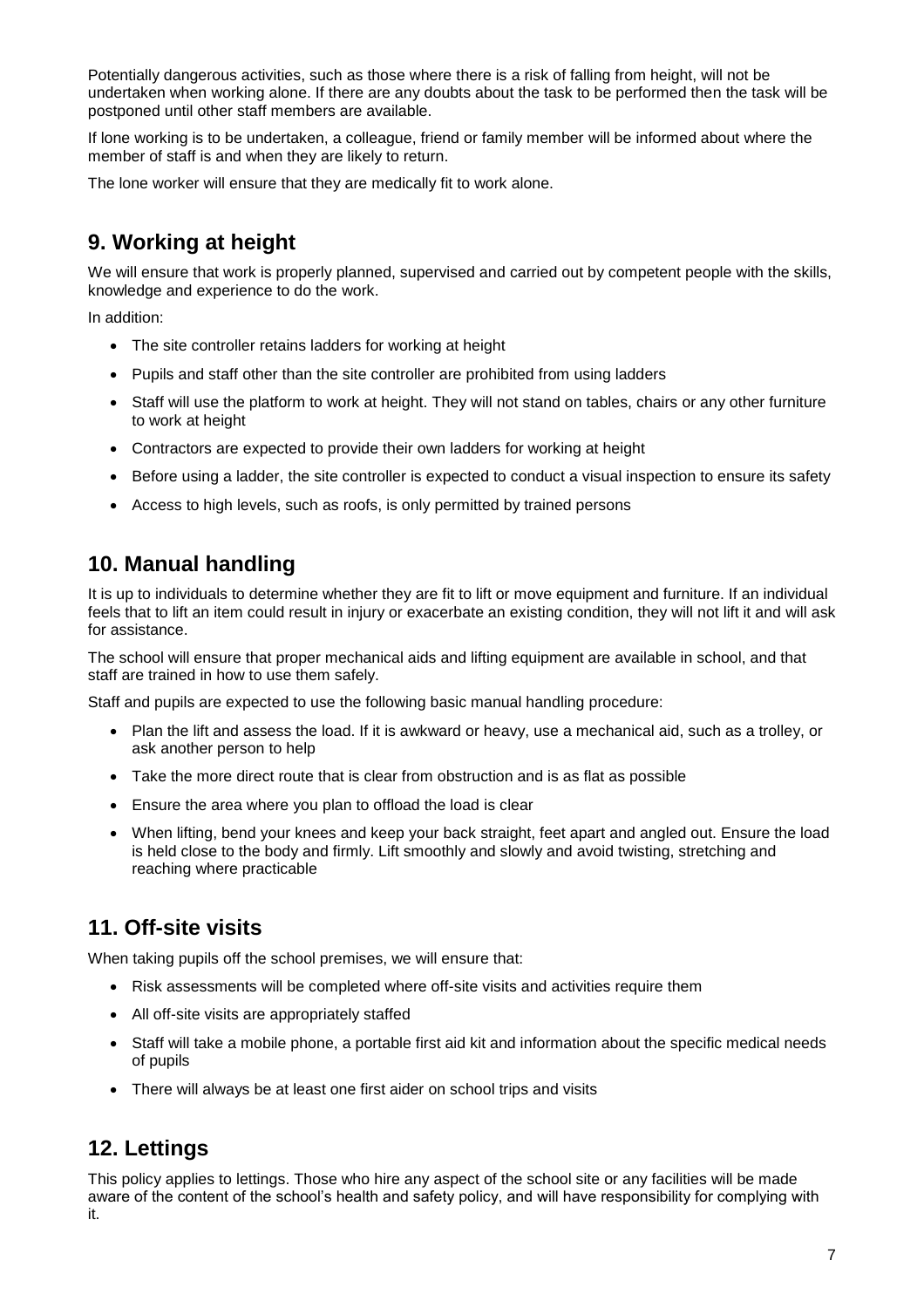## **13. Violence at work**

We believe that staff should not be in any danger at work, and will not tolerate violent or threatening behaviour towards our staff.

All staff will report any incidents of aggression or violence (or near misses) directed to themselves to the headteacher/deputy headteacher immediately. This applies to violence from pupils, visitors or other staff.

## **14. Smoking**

Smoking is not permitted anywhere on the school premises.

## **15. New and expectant mothers**

Risk assessments will be carried out whenever any employee notifies the school that they are pregnant.

Appropriate measures will be put in place to control risks identified. Some specific risks are summarised below:

- Chickenpox can affect the pregnancy if a woman has not already had the infection. Expectant mothers should report exposure to their antenatal carer and GP at any stage of exposure. Shingles is caused by the same virus as chickenpox, so anyone who has not had chickenpox is potentially vulnerable to the infection if they have close contact with a case of shingles
- If a pregnant woman comes into contact with measles or German measles (rubella), she should inform her antenatal carer and GP immediately to ensure investigation
- Slapped cheek disease (parvovirus B19) can occasionally affect an unborn child. If exposed early in pregnancy (before 20 weeks), the pregnant woman should inform her antenatal carer and GP as this must be investigated promptly

## **16. Occupational stress**

We are committed to promoting high levels of health and wellbeing and recognise the importance of identifying and reducing workplace stressors through risk assessment.

Systems are in place within the school for responding to individual concerns and monitoring staff workloads.

## **17. Accident reporting**

#### **17.1 First Aid Book**

- An accident form will be completed as soon as possible after the accident occurs by the member of staff or first aider who deals with it
- As much detail as possible will be supplied when reporting an accident
- Records held in the first aid and accident book will be retained by the school for a minimum of 25 years from date of birth, in accordance with regulation 25 of the Social Security (Claims and Payments) Regulations 1979, and then securely disposed of

#### **17.2 Reporting to the Health and Safety Executive**

The Headteacher will keep a record of any accident which results in a reportable injury, disease, or dangerous occurrence as defined in the RIDDOR 2013 legislation (regulations 4, 5, 6 and 7).

The Headteacher will report these to the RBWM Health and Safety Executive as soon as is reasonably practicable and in any event within 10 days of the incident.

Reportable injuries, diseases or dangerous occurrences include:

- Death
- Specified injuries. These are:
	- o Fractures, other than to fingers, thumbs and toes
	- o Amputations